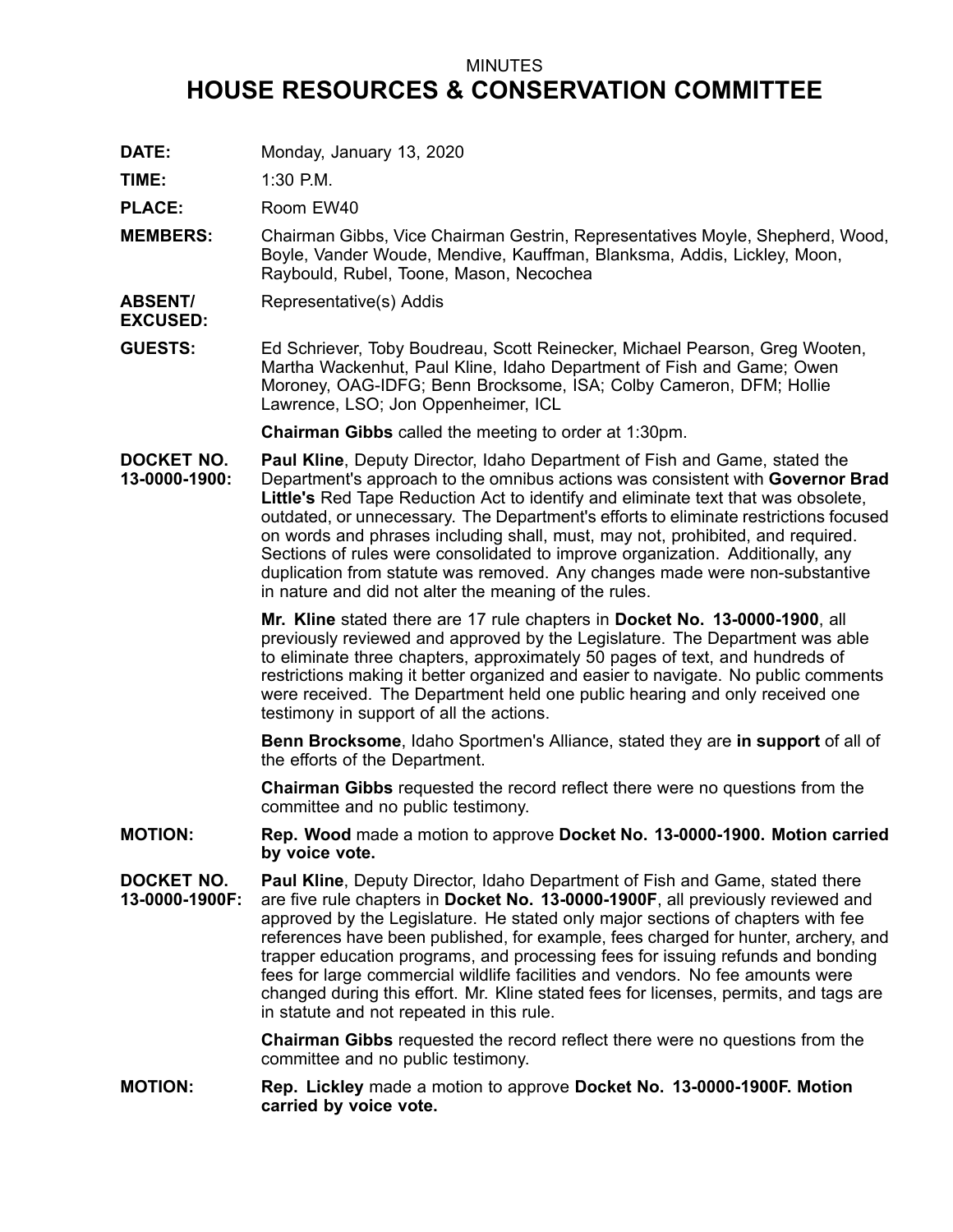- **DOCKET NO. 13-0108-1903: Paul Kline**, Deputy Director, Idaho Department of Fish and Game, stated **Docket No. 13-0108-1903** came to the Commissioners from constituents concerned about the need to better balance the supply and demand for oversubscribed capped zone hunt tags. He explained capped zone hunts differ from controlled hunts because sales occur on a first-come-first-served basis rather than a random draw. If this rule is approved, the Commission may establish <sup>a</sup> waiting period of no more than five days at the beginning of capped zone sales periods where any applicant for <sup>a</sup> controlled hunt, in the same calendar year and for the same species, is not eligible to buy <sup>a</sup> tag for that limited hunt.
- **MOTION: Rep. Wood** made <sup>a</sup> motion to approve **Docket No. 13-0108-1903. Motion carried by voice vote.**
- **DOCKET NO. 13-0108-1904: Paul Kline**, Deputy Director, Idaho Department of Fish and Game, stated **Docket No. 13-0108-1904** came to the Commissioners from constituents concerned about the need to address hunter congestion and hunt quality, specifically the crowding caused by growing numbers of nonresidents hunters in the general season over the counter hunts. He stated the Commission currently manages the total number of tags available to nonresident hunters by quota and also has authority to manage nonresident participation in controlled hunts and capped zone general hunts. If this rule is approved for over the counter general season hunts, the Commission may limit, by proclamation, the number of tags available for nonresident hunters in <sup>a</sup> zone or big game unit to no less than ten percent of the average hunter participation estimated for that zone or unit during the previous five year period.

In response to <sup>a</sup> question regarding the typical distribution between resident and nonresident hunters, **Mr. Kline** stated the Department has collected trend information which identified <sup>a</sup> steady increase in nonresident participation over the years. He stated in some of the more popular hunts nonresident participation has increased as much as 50% and in many of the popular elk zones, the increase has been as high as 35%. In general hunts, there is no limit to resident hunters but they have requested the Department try and even the playing field to control the nonresident participation.

- **MOTION: Rep. Kauffman** made <sup>a</sup> motion to approve **Docket No. 13-0108-1904. Motion carried by voice vote.**
- **DOCKET NO. 13-0109-1902: Paul Kline**, Deputy Director, Idaho Department of Fish and Game, stated **Docket No. 13-0109-1902** came to the Commission from hunters and supporters of youth opportunities; specifically to allow hunters eight and nine years of age who participate in the Hunting Passport Program, to participate in general season hunts, youth-only general hunts, landowner permission hunts, and depredation hunts for turkeys. Currently, eight and nine year old Hunting Passport Program holders are eligible to hunt everything expect turkey and big game.

**Mr. Kline** stated additionally, hunters and supporters of pheasant hunting have asked the Commission to expand the pheasant stocking program to include new properties in addition to the nine WMAs where farm-raised pheasants are currently stocked. He explained to hunt stocked pheasants on WMAs, an upland game permit is required. If this rule is approved, the Commission may include turkey in the suite of wildlife eight and nine year olds may hunt under the Hunting Passport Program and provide the Commission the flexibility to require an upland game bird permit to hunt stocked pheasants on new properties (in addition to WMAs) if they choose to expand the program.

**MOTION: Rep. Blanksma** made <sup>a</sup> motion to approve **Docket No. 13-0109-1902. Motion carried by voice vote.**